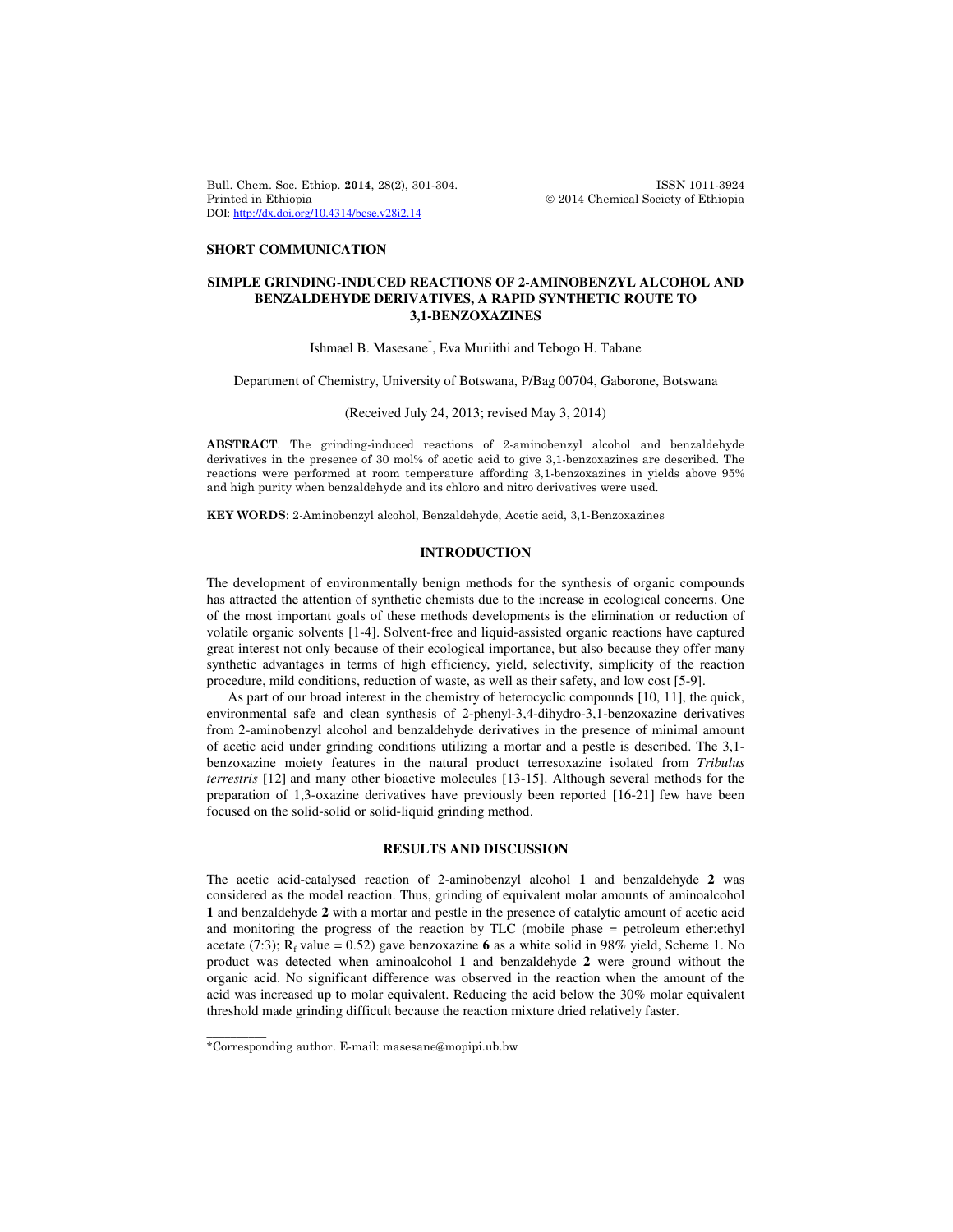Ishmael B. Masesane et al.

To further access the scope of this procedure, the solvent-free reactions of aminoalcohol **1** with several benzaldehyde derivatives bearing electron-withdrawing groups were examined. Thus, grinding a mixture of aminoalcohol **1** and *o*-chlorobenzaldehyde **3** in the presence of acetic acid gave benzoxazine **7** as a yellow gum in 96% yield. *m*-Nitrobenzaldehyde **4** also reacted with **1** under the conditions described above to give benzoxazine **8** as a yellow solid in quantitative yield. Lastly, benzoxazine **9** was prepared in 99% yield by grinding *p*nitrobenzaldehyde  $5$  and  $1$ . No observable difference in reactivity exerted by  $-NO<sub>2</sub>$  group at the *m*- or *p*-position of the benzaldehyde was noticed. The yields and reaction times were almost same.

The first step of the mechanism for the formation of the 3,1-benzoxazines is the nucleophilic attack of the amino group of 2-aminoalcohol **1** on the electrophilic carbonyl carbon of benzaldehyde derivatives to form an imine intermediate [22]. The imine intermediate then tautomerise to give the benzoxazines [23].

Benzoxazines **6**-**9** were obtained in pure forms that allow spectral characterization without need for any purification. The <sup>1</sup>H NMR spectra of benzoxazines **6-9** showed typical singlet peaks in the region 5.65-6.61 ppm assigned to the proton on C-2. In addition, two doublet peaks with a germinal coupling  $(14.6-14.8 \text{ Hz})$  in the region  $4.98-6.32$  and  $5.15-6.39$  ppm which are due to the protons on carbon-4 were observed.



Scheme 1. Reactions of aminoalcohol **1** with benzaldehyde and its derivatives **3**, **4** and **5**.



Scheme 2. Reactions of aminoalcohol **1** with hydroxyl- and methoxybenzaldehyde derivatives.

Next, to further delineate the scope of this procedure, the reactions of aminoalcohol **1** and benzaldehyde derivatives bearing electron-donating hydroxyl or methoxy groups under the grinding conditions were studied. In the event, *o*-hydroxybenzaldehyde **10** reacted with aminoalcohol **1** in 30 minutes of grinding to give imine **13** as the only detectable product in 98% yield. Attempts to cyclise imine **13** to benzoxazine **14** by grinding for 1 hour and adding more acetic acid were futile. Interestingly and somewhat surprisingly, grinding of aminoalcohol **1** with *m*-hydroxybenzaldehyde **11** gave a yellow gum in 88% yield (Scheme 2). The 1H NMR spectrum of the product revealed that it was a 4:1 tautomeric mixture of benzoxazine **16** and imine **15** respectable. The proportion of the tautomers was determined by integration of the well separated H-2 of the benzoxazine **16** and the –N=CH- proton of imine **15**. Likewise, *p*methoxybenzaldehyde **12** reacted under the same conditions to yield a 3:1 mixture of benzoxazine **18** and imine **17** in 97% yield. Attempts to separate these mixtures by column chromatography were futile suggesting that the benzoxazines and their imine tautomers existed in equilibrium [23].

Bull. Chem. Soc. Ethiop. 2014, 28(2)

302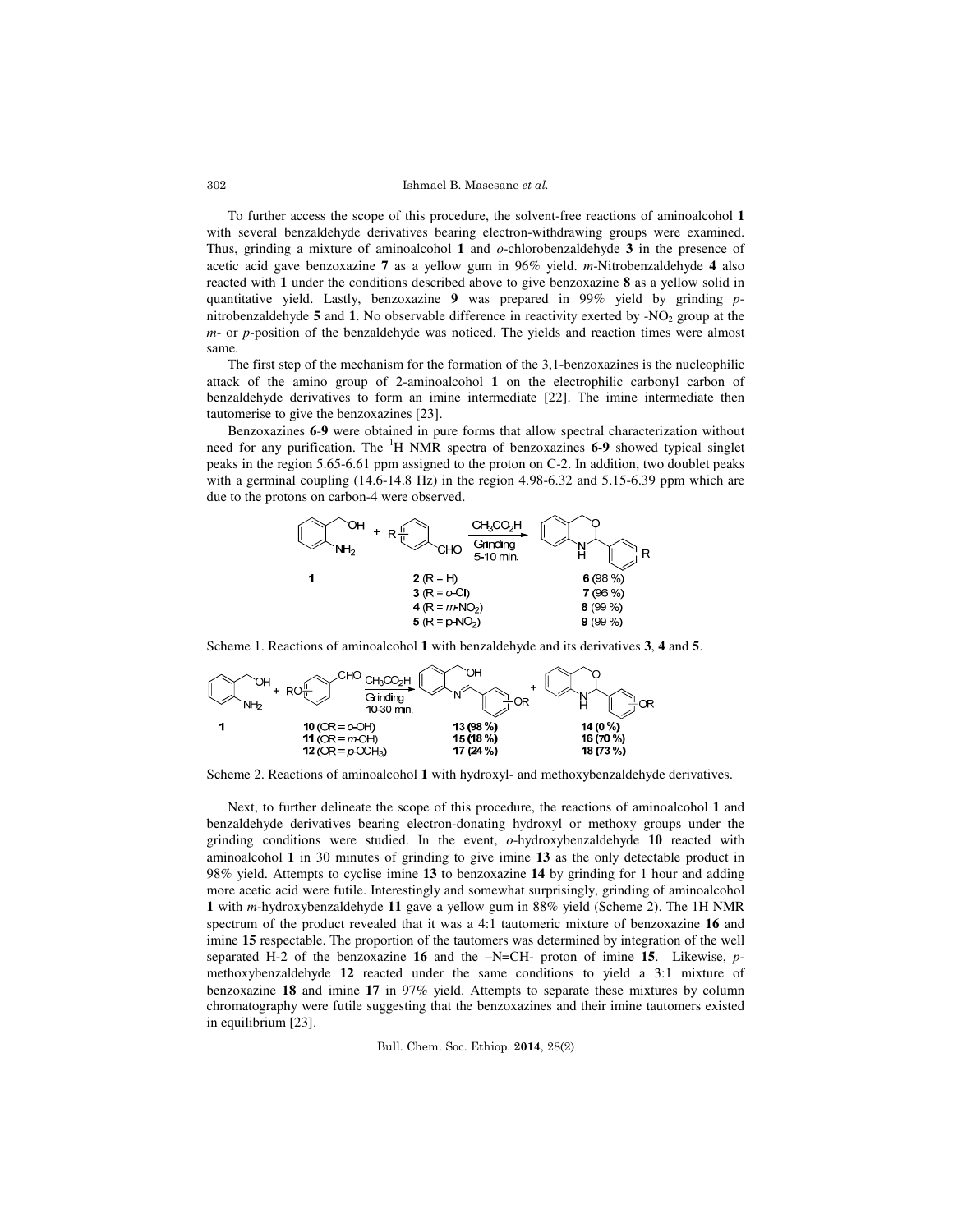## **CONCLUSION**

In conclusion, benzaldehyde, *o*-chloro-, *m*-nitro- and *p*-nitro-substituted derivatives of benzaldehyde reacted with 2-aminobenzyl alcohol in the presence of catalytic amount of acetic acid under grinding conditions at room temperature to give the corresponding 1,3-benzoxazines in short reaction times with high yields and purity. In contrast, *o*-hydroxybenzaldehyde reacted with 2-aminobenzyl alcohol to give the corresponding imine while *m*-hydroxy- and *p*-methoxysubstituted derivatives of benzaldehyde reacted under the conditions described above to give an equilibrium mixture of the corresponding benzoxazines and imines.

# **EXPERIMENTAL**

*General experimental conditions*. All reagents were purchased from Merck and Aldrich and used without further purification. Thin layer chromatography experiments were performed on TLC silica gel 60 aluminium plates and a mixture of petroleum ether and ethyl acetate (7:3) was used as the mobile phase. Melting points were recorded using a Stuart scientific melting point apparatus and are uncorrected. The NMR spectra were acquired on a Bruker DPX 300 spectrometer using TMS as the internal standard. The mass spectra were obtained on a GCT Premier instrument.

*General procedure for the synthesis of 3,1-benzoxazines*. A mixture of 2-aminobenzyl alcohol (1 mmol), benzaldehyde derivative (1 mmol) and acetic acid (0.3 mmol) was mixed thoroughly in a mortar followed by grinding with a pestle till the completion of the reaction as indicated by TLC (5-30 min). The product was then allowed to stand in a fumehood over night to allow the acetic acid to evaporate and the product was then characterized.

2-Phenyl-1,2-dihydro-4H-3,1-benzoxazine (6). White solid, m.p. 94-96 °C. <sup>1</sup>H NMR (300 MHz, CDCl3): 4.72 (1H, s, NH), 4.99 (1H, d, *J* = 14.7 Hz, H-4), 5.17 (1H, d, *J* = 14.7 Hz, H-4), 5.65 (1H, s, H-2), 6.76 (1H, d, *J* = 7.5 Hz, H-8), 6.91 (1H, dd, *J* = 7.5 and 7.8 Hz, H-6), 7.03 (1H, d, *J* = 7.5 Hz, H-5), 7.14 (1H, dd, *J* = 7.5 and 7.8 Hz, H-7), 7.44 (3H, m, H-3', 4' and 5'), 7.60 (2H, m, H-2' and 6'); <sup>13</sup>C (75 MHz, CDCl<sub>3</sub>): 67.7 (C-4), 82.8 (C-2), 115.7(C-8), 122.3 (C-6), 125.9 (C-5), 126.4 (C-4'), 126.8 (C-2' and 6'), 128.5 (C-3' and 5'),128.8 (C-7), 134.7 (C-4a), 140.5 (C-1'), 145.1 (C-8a). HRMS (EI):  $m/z$  calcd for C<sub>14</sub>H<sub>13</sub>NO (M<sup>+</sup>) 211.2590; found: 211.2593.

*2-(2'-Chlorophenyl)-1,2-dihydro-4H-3,1-benzoxazine (7)*. Yellow gum. <sup>1</sup>H NMR (300 MHz, CDCl3): 4.18 (1H, br, NH), 5.02 (1H, d, *J* = 14.6 Hz, H-4), 5.23 (1H, d, *J* = 14.6 Hz, H-4), 6.04 (1H, s, H-2), 6.76 (1H, d, *J* = 7.8 Hz, H-8), 6.93 (1H, t, *J* =7.44 and 7.56 Hz, H-6) 7.04 (1H, d, *J* = 7.44 Hz, H-5) 7.17 (1H, dd, *J* = 7.56 and 7.8 Hz, H-7), 7.43 (3H, m, H-4', 5' and 6'), 7.84 (1H, dd,  $J = 7.5$  and 2.6 Hz, H-3); <sup>13</sup>C NMR (75 MHz, CDCl<sub>3</sub>): 68.0 (C-4), 81.8 (C-2), 116.7 (C-8), 121.7 (C-6), 124.2 (C-5), 127.4 (C-5'), 127.6 (C-6'), 128.1 (C-7), 129.2 (C-3'), 130.5 (C-2'), 132.7 (C-4a), 136.7 (C-1'), 142.1 (C-8a). HRMS (EI):  $m/z$  calcd for C<sub>14</sub>H<sub>12</sub>NOCl (M<sup>+</sup>) 245.0668; found: 245.0632.

2-(3'-Nitrophenyl)-1,2-dihydro-4H-3,1-benzoxazine (8). Yellow solid, m.p. 80-82 °C. <sup>1</sup>H NMR (300 MHz, CDCl<sup>3</sup> ): 5.99 (1H, br, NH), 6.32 (1H, d, *J* = 14.8 Hz, H-4), 6.39 (1H, d, *J* = 14.8 Hz, H-4), 6.61 (1H, s, H-2), 7.04 (1H, d, *J* = 7.9 Hz, H-8), 7.08 (1H, dd, *J* = 7.3 and 7.0 Hz, H-6), 7.12 (1H, d, *J* = 7.0 Hz , H-5), 7.17 (1H, dd, *J* = 7.3 and 7.9 Hz , H-7), 7.35 (1H, dd, *J* = 8.2 and 7.6 Hz, H-5'), 7.49 (1H, d, *J* = 8.2 Hz, H-6'), 7.60 (1H, d, *J* = 7.6 Hz, H-4'), 7.69 (1H, s, H-2'); <sup>13</sup>C NMR (75 MHz, CDCl<sub>3</sub>): 67.3 (C-4), 83.8 (C-2), 117.9 (C-8), 120.7 (C-6), 122.0 (C-4') 122.4 (C-2'), 123.9 (C-5), 124.9 (C-5'), 127.7 (C-6'), 129.7 (C-4a), 132.9 (C-7), 141.9 (C-1'),

Bull. Chem. Soc. Ethiop. 2014, 28(2)